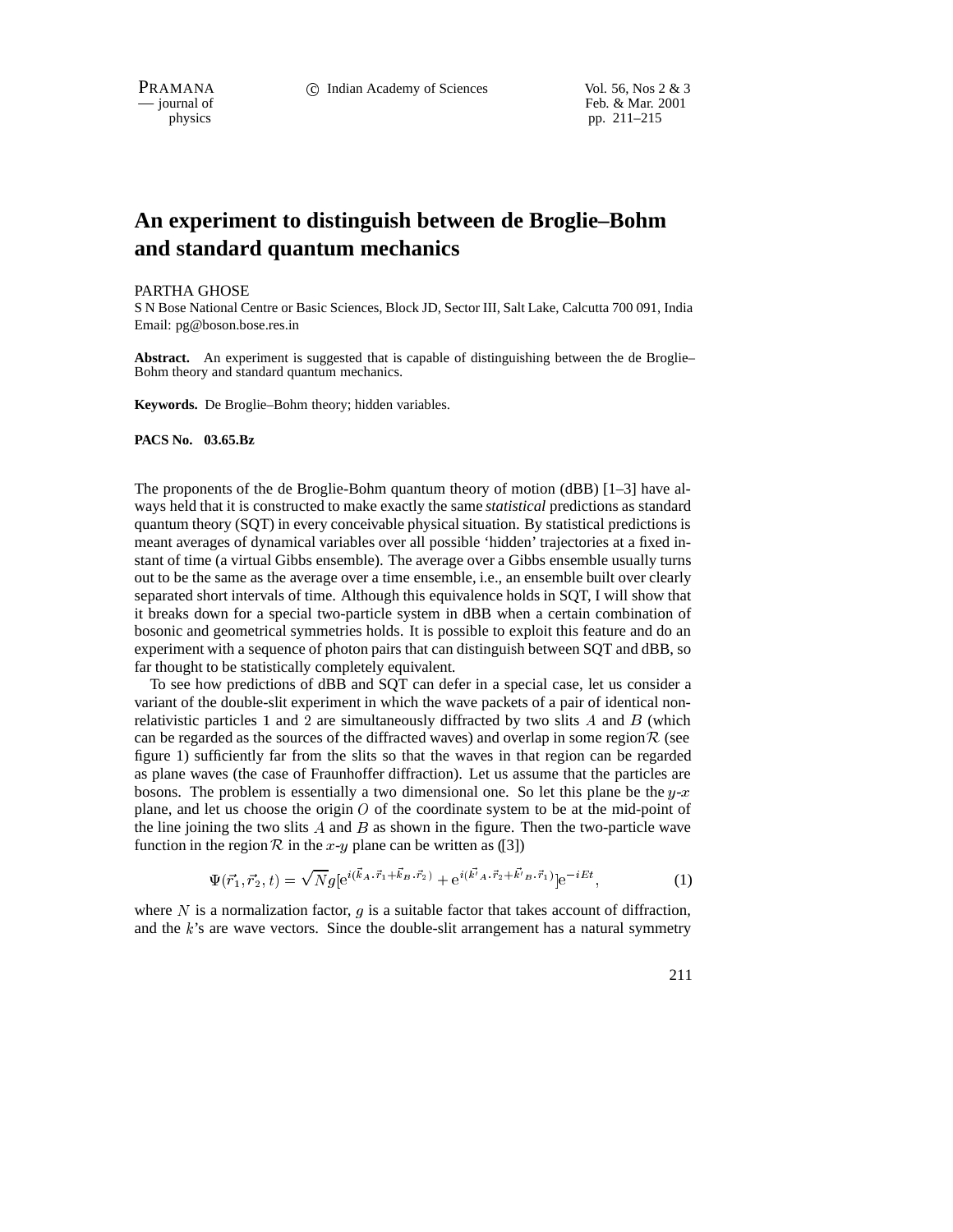## *Partha Ghose*



**Figure 1.** Two-particle double-slit experiment.

about the line  $x = 0$ , this wave function is symmetric both with respect to the exchange of the two particles and reflection in the line  $x = 0$ . It is straightforward to show that this wave function can be written in the form

$$
\Psi(\vec{R},\vec{r}) = \sqrt{N}g e^{i\vec{K}.\vec{R}}[e^{i\vec{k}.\vec{r}} + e^{-i\vec{k'}.\vec{r}}],\tag{2}
$$

where

$$
\vec{K} = \vec{k}_A + \vec{k}_B = \vec{k'}_A + \vec{k'}_B,
$$
\n
$$
\vec{k} = \vec{k}_A - \vec{k}_B,
$$
\n
$$
\vec{k'} = \vec{k'}_A - \vec{k'}_B,
$$
\n
$$
\vec{R} = \frac{1}{2}(\vec{r}_1 + \vec{r}_2),
$$
\n
$$
\vec{r} = \frac{1}{2}(\vec{r}_1 - \vec{r}_2).
$$
\n(3)

The vector K is the centre-of-mass momentum of the two-particle system and R is the radius vector of the centre-of-mass. The symmetry of the arrangement guarantees that the x-component of K is zero ( $K_x = 0$ ). It is clear from all this that the relative motion of the

# 212 *Pramana – J. Phys.,* **Vol. 56, Nos 2 & 3, Feb. & Mar. 2001**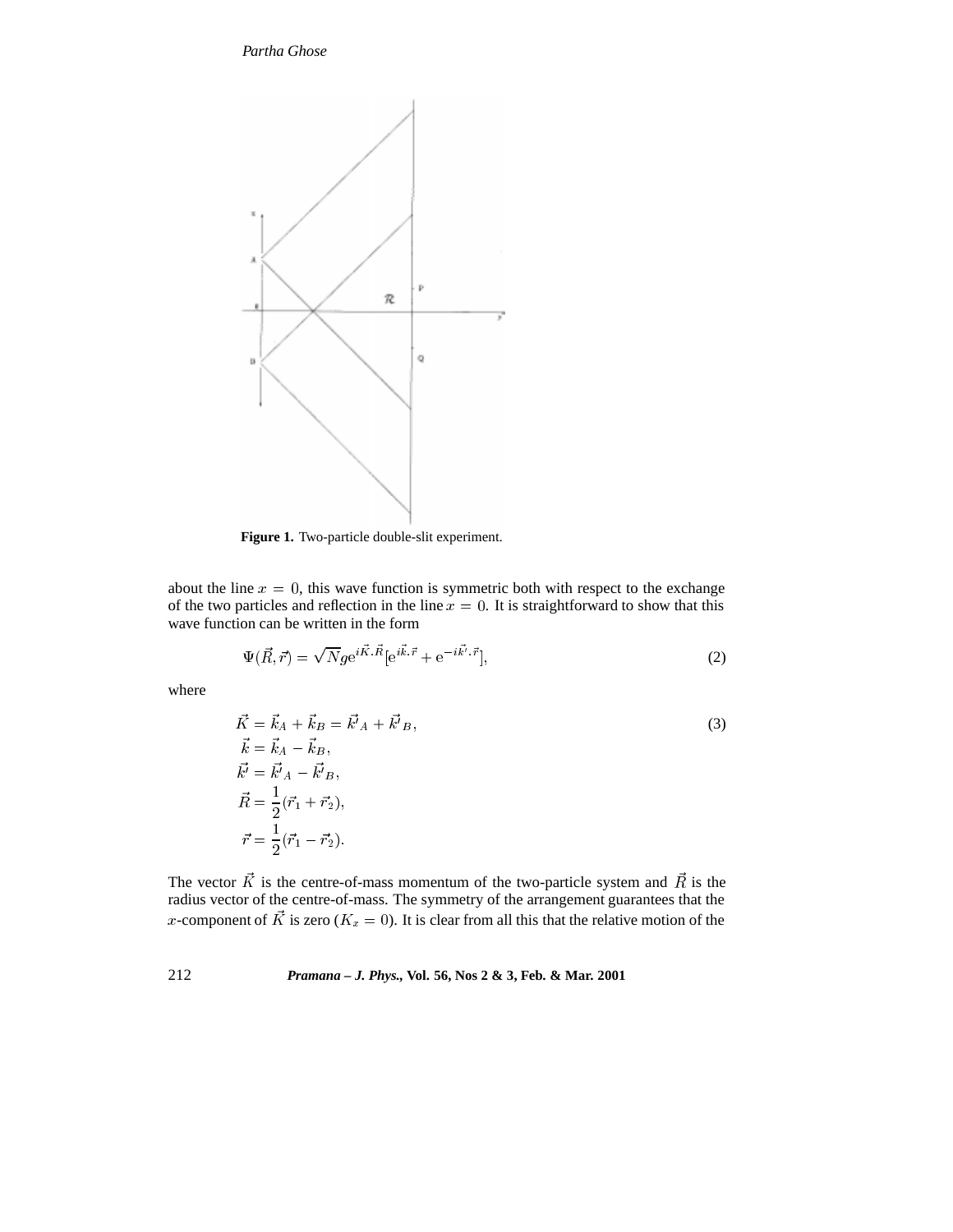particles is decoupled from the centre-of-mass motion. This is a consequence of translation symmetry which holds with plane waves. It is easy to see from (2) that

$$
\Psi^* \Psi = 2g^2 N [1 + \cos(\vec{k} + \vec{k'}) \cdot \vec{r}]
$$
  
=  $2g^2 N \left( 1 + \cos \frac{2\pi (x_1 - x_2)}{L} \right),$  (4)

where  $L \approx \lambda/2\theta$  is the classical fringe spacing. The probability of joint detection of the particles around points  $x(P)$  and  $x(Q)$  on a screen with fixed y in the region R is therefore given by

$$
P_{12}\left(x(P), x(Q)\right)\delta x(P)\delta x(Q) = \int_{x(P)}^{x(P)+\Delta x(P)} dr_1 \int_{x(Q)}^{x(Q)+\Delta x(Q)} dr_2 |\Psi|^2
$$
\n(5)

which is to be evaluated on a  $t =$  constant spatial surface. It contains fourth-order interference terms between 1 and 2 [6,7]. (The small but finite domains of integration are chosen to take account of the finite size of the detectors.)

So far we have used only standard quantum mechanics (SQT). Let us now introduce the guidance condition of dBB and calculate the Bohmian velocities of particles <sup>1</sup> and <sup>2</sup>. They are given by

$$
\vec{v}_1 = \frac{\vec{j}_1}{\Psi^* \Psi} = \frac{\hbar}{2m} \left[ \vec{K} + \frac{\vec{k} - \vec{k'}}{2} \right],
$$
  

$$
\vec{v}_2 = \frac{\vec{j}_2}{\Psi^* \Psi} = \frac{\hbar}{2m} \left[ \vec{K} - \frac{\vec{k} - \vec{k'}}{2} \right],
$$
 (6)

where  $\vec{j}_1$  and  $\vec{j}_2$  are the convection currents of the two particles. It follows from this and the fact that  $K_x = 0$  that

$$
v_{1x} + v_{2x} = 0.\t\t(7)
$$

This implies that

$$
x_1(t) + x_2(t) = x_1(0) + x_2(0).
$$
\n(8)

Thus, if the initial positions of the two particles are chosen to be symmetrical about the line of symmetry  $(x = 0)$ , i.e., if  $x_1(0) + x_2(0) = 0$ , we must have

$$
x_1(t) + x_2(t) = 0 \tag{9}
$$

for all times, i.e., the trajectories will always be symmetrical about this line. This is the main source of incompatibility between dBB and SQT.

This condition implies that whenever one of the particles is on the line of symmetry  $(x = 0)$ , the other one must also be on it. When this happens,  $(\vec{k} - \vec{k})_x$  vanishes, and it follows from the expressions (6) and the fact that  $K_x = 0$  that the x-components of the

*Pramana – J. Phys.*, Vol. 56, Nos 2 & 3, Feb. & Mar. 2001 
$$
213
$$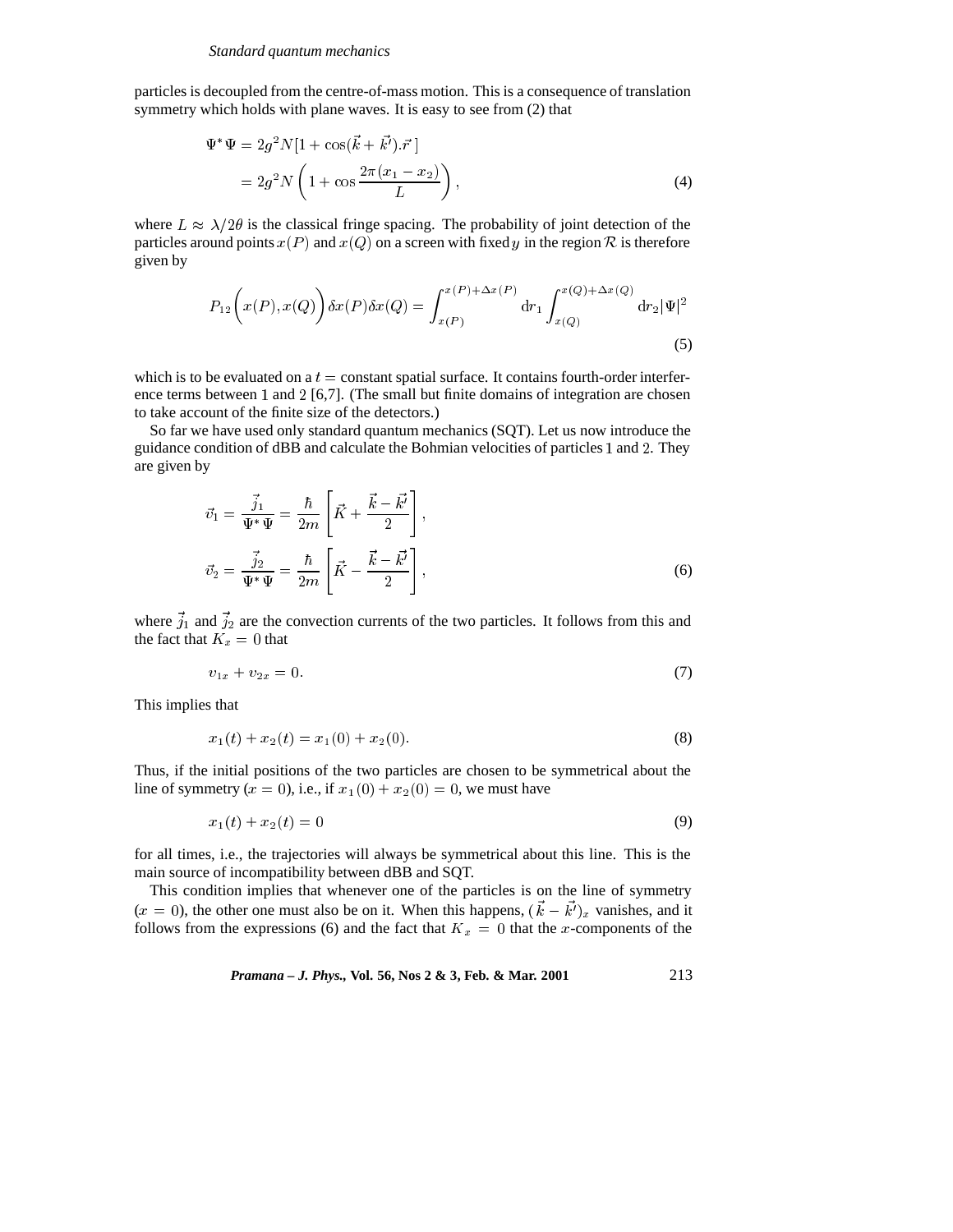#### *Partha Ghose*

velocities of the two particles must vanish. This implies that the two particles can, in fact, never cross the line of symmetry.

It is important to draw attention to the crucial role played by the combination of bosonic and geometric symmetry in the above argument. Notice that if bosonic symmetry is not imposed on the two-particle wave function (equation (1)), it will not be symmetric under reflection in the line  $x = 0$ . This will mean that with Maxwell–Boltzmann statistics (only one term in equation (1)), for example, the trajectories of the two particles can cross each other and the line  $x = 0$ . But the situation is different with bosonic symmetry. This additional symmetry constrains the individual particle trajectories not to touch each other and this line [3]. This brings about a fundamental change—the particle trajectories are clearly separated into two non-intersecting disjoint classes, one above and one below the line of symmetry.

To see what this implies for the two-particle double-slit experiment under consideration, consider the dBB ensemble to be built up of single pairs of particle trajectories arriving at the screen at different instants of time  $t_i$  such that the joint probability of detection is given by

$$
P_{12} = \lim_{N \to \infty} \sum_{i=1}^{N} \frac{1}{\delta(0)} \int dx_1 \int dx_2 P(x_1, x_2, t_i)
$$
  
\n
$$
\delta(x_1 - x_1(t_i)) \delta(x_2 - x_2(t_i)) \delta(x_1(t_i) + x_2(t_i))
$$
  
\n
$$
= \lim_{N \to \infty} \sum_{i=1}^{N} P(x_1(t_i), -x_1(t_i)) = 1,
$$
\n(10)

where the constraint (9) has been taken into account. Every term in the sum represents only one pair of trajectories arriving at the screen at the points  $(x_1(t_i), -x_1(t_i))$  at time  $t_i$ , weighted by the corresponding density  $P$ . In discrete time ensembles of this type every pair can be separately identified, and it is clear that if the detectors are placed symmetrically about the plane  $x = 0$ , they will record coincidence counts just as predicted by SQT. On the other hand, if they are placed asymmetrically about  $x = 0$ , the joint detection of every pair, and hence also their time average, will produce a null result which is *in conflict with the SQT prediction* [8].

If all the times  $t_i$  are put equal to a fixed time t in (10), the sum over i can be converted to an integral over all the trajectories which pass through all the points of the screen at that time (a Gibbs ensemble). Now consider the joint probability of detection around two points  $x(P)$  and  $x(Q)$  on the screen that are not symmetric about  $x = 0$ . The trajectories that pass through these regions cannot be partners of individual pairs which are constrained by (9), and must therefore belong to *different* pairs which are *not so constrained*. If the points are symmetrically situated about  $x = 0$ , the constraint is automatically satisfied. The joint probability of detection in this case is therefore given by

$$
P_{12}\left(x(P), x(Q), t\right) = \int_{x(P)}^{x(P) + \Delta x(P)} dx_1(t) \int_{x(Q)}^{x(Q) + \Delta x(Q)} dx_2(t)
$$

$$
P(x_1(t), x_2(t)) \tag{11}
$$

which is, in fact, the same as the SQT prediction (5). It becomes impossible therefore to distinguish between dBB and SQT using such an experiment, and the trajectories remain 'hidden', as correctly maintained by Bohm.

### 214 *Pramana – J. Phys.,* **Vol. 56, Nos 2 & 3, Feb. & Mar. 2001**